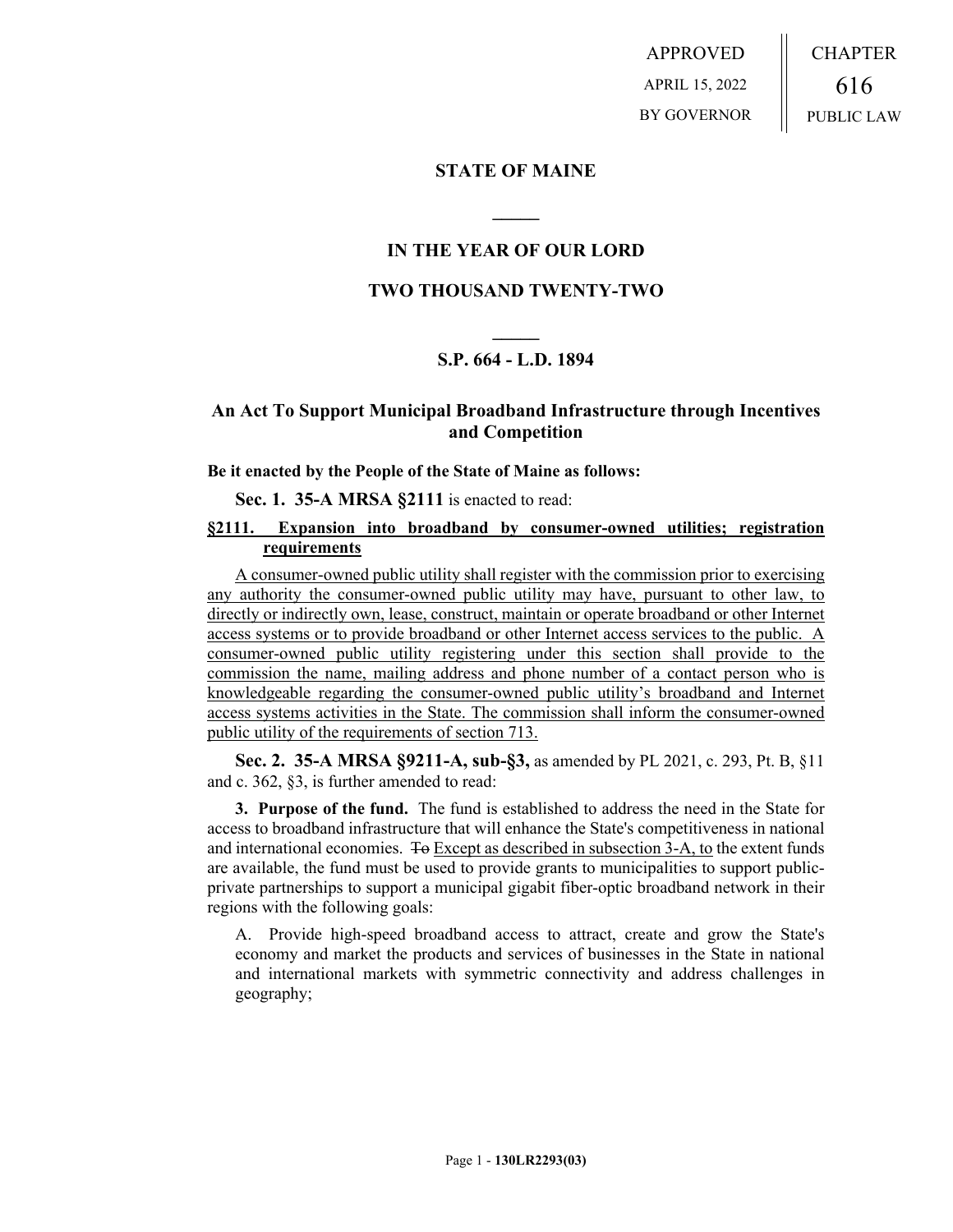B. Provide expanded health care services by facilitating access to telehealth, as defined in Title 24‑A, section 4316, subsection 1, and state and local services for senior citizens and persons with disabilities;

C. Expand educational opportunities for students across the State through virtual and distance learning;

D. Facilitate broader access for the public to services provided by municipal and county governments, including, but not limited to, law enforcement entities, the judicial system and child, youth and family social services; and

E. Provide expanded residential services to support employment opportunities.

In order to facilitate the achievement of the goals and policies of this section, the authority shall establish and regularly update, after opportunity for public comment and taking into consideration relevant federal policies, definitions of "gigabit fiber-optic broadband network" and "broadband infrastructure."

**Sec. 3. 35-A MRSA §9211-A, sub-§3-A** is enacted to read:

**3-A. Purpose of the fund; grant match funding.** In addition to grants provided in accordance with subsection 3, the fund may be used to provide grant match funding to municipal entities applying for project grants from other sources that require applicants to provide matching funds. To the extent that funds are available, grant match funding may be awarded for a project under this subsection only if the authority finds the project is consistent with the purposes stated in subsection 3. A municipal entity selected for grant match funding under this subsection must provide services to any unserved community anchor institution in the project area to which the municipal entity is extending services that provides or will provide open access to the Internet for the public. For purposes of this subsection, "municipal entity" means a municipality or a group of municipalities working together to support a gigabit fiber-optic broadband network project. The authority shall, by rule, define an applicant's "project area" and "unserved community anchor institution" for the purposes of this subsection. The authority may also adopt other rules to administer grant match funding awards under this subsection.

**Sec. 4. 35-A MRSA §9211-A, sub-§4,** as amended by PL 2021, c. 362, §3, is further amended to read:

**4. Implementation grants; maximum awards.** To the extent funds are available, the authority shall award implementation grants to achieve the purpose of the fund as described in subsection subsections 3 and 3-A as follows.

C. An applicant selected for funding, other than grant match funding in accordance with subsection 3-A, must be required to provide a 25% cash match.

D. ConnectMaine funds may not be used to fund more than 50% of the total cost of a project.

E. An applicant must demonstrate either that no more than one Internet service provider already offers symmetrical high-speed Internet to a majority of the premises to be served or that the grant will be used to construct or expand an open-access network.

**Sec. 5. Water district charter language; development.** The ConnectMaine Authority, as established by the Maine Revised Statutes, Title 35-A, section 9203, in